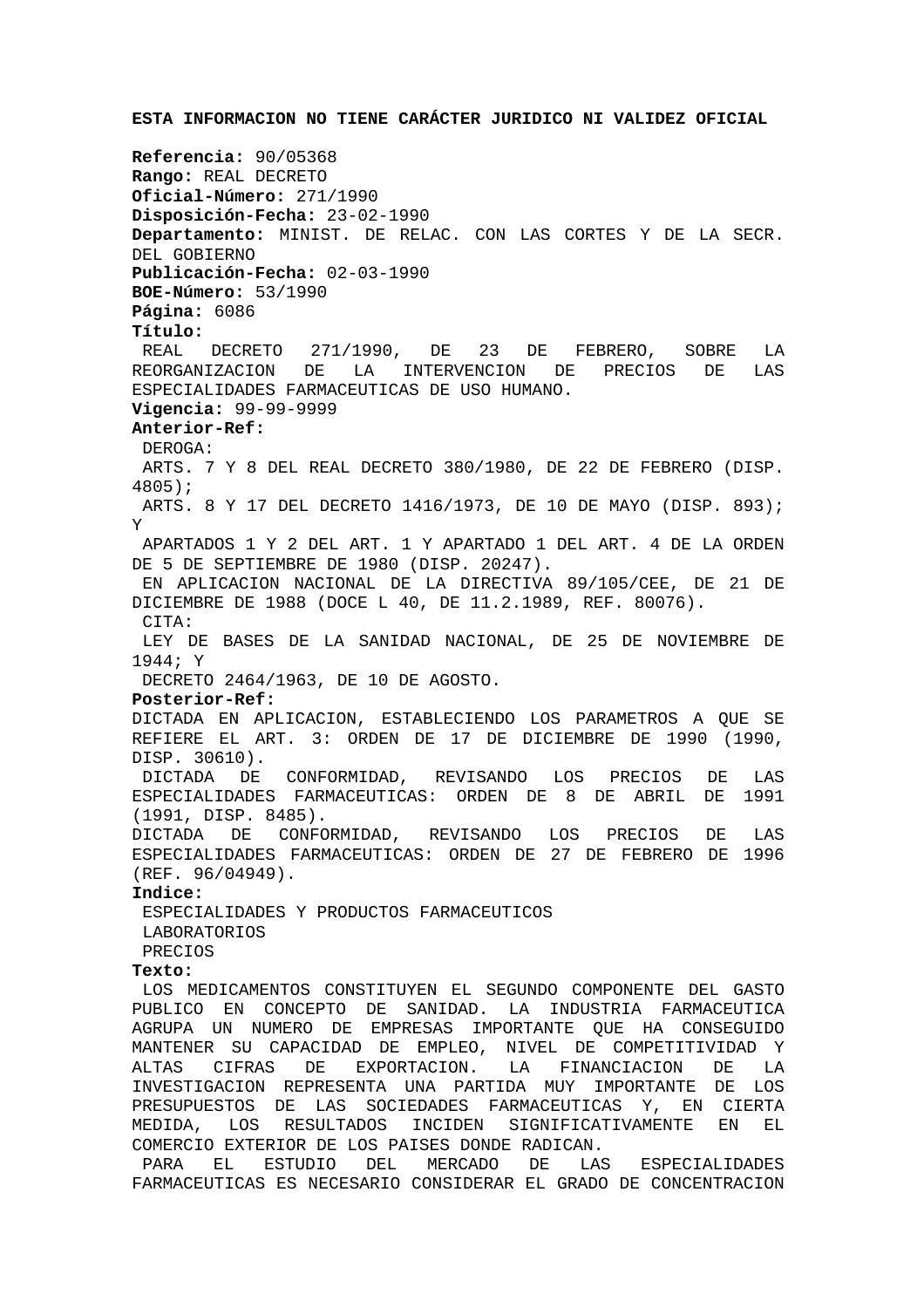DE LA INDUSTRIA FARMACEUTICA QUE, AUNQUE RESULTA DIFICIL DE EVALUAR, TIENE UNA ESTRUCTURA DETERMINADA OCUPANDO POSICIONES DOMINANTES, ESPECIALMENTE EN LOS DIFERENTES SUBGRUPOS TERAPEUTICOS; SIN EMBARGO, HAY QUE DESTACAR QUE, EN RAZON A LA INNOVACION CONSTANTE, LA ESTRUCTURA DE LA COMPETENCIA ES HETEROGENEA Y QUE LOS CONSUMIDORES ESTAN PROTEGIDOS POR EL HECHO DE DISPONERSE EN LA MAYOR PARTE DE LOS CASOS DE PRODUCTOS SUSTITUTIVOS. DEL LADO DE LA DEMANDA, LOS MEDICAMENTOS SON PRESCRITOS POR LOS MEDICOS Y REEMBOLSADOS EN UN ALTO PORCENTAJE POR LA SEGURIDAD SOCIAL, LOS PACIENTES SOLO DESEMBOLSAN EN ESTE CASO UNA PARTE DEL PRECIO Y SU PARTICIPACION EN EL CONSUMO NO SE SUPEDITA AL PAGO, LLEGANDOSE A UNA DEMANDA CON MUY POCA ELASTICIDAD.

 FUNDAMENTALMENTE SON ESTAS LAS RAZONES POR LAS CUALES TODOS LOS PAISES DE NUESTRO ENTORNO EJERCEN MEDIDAS INTERVENCIONISTAS EN EL MERCADO DE LOS MEDICAMENTOS.

 EN LA COMUNIDAD ECONOMICA EUROPEA SE PRODUCE LA INTERVENCION POR PARTE DE LAS AUTORIDDES NACIONALES DIRECTAMENTE POR LA FIJACION DEL PRECIO, MEDIANTE LA INTRODUCCION DE LISTAS SELECTIVAS O NEGATIVAS QUE EXCLUYEN DEL SISTEMA A ALGUNOS PRODUCTOS, O, FINALMENTE, EFECTUAN UN CONTROL DIRECTO O INDIRECTO DE LAS GANANCIAS DE LOS FABRICANTES. LA DIRECTIVA 89/105/CEE, DE 21 DE DICIEMBRE DE 1988, RELATIVA A LA TRANSPARENCIA DE LAS MEDIDAS QUE REGULAN LA FIJACION DE PRECIOS DE LOS MEDICAMENTOS PARA USO HUMANO Y SU INCLUSION EN EL AMBITO DE LOS SISTEMAS NACIONALES DEL SEGURO DE ENFERMEDAD, RECOGE LA NECESIDAD DE LA INTERVENCION POR PARTE DE LOS ESTADOS MIEMBROS, ASI COMO LA OBLIGATORIEDAD PARA LAS EMPRESAS SOLICITANTES DE PROPORCIONAR LA INFORMACION DETALLADA QUE LA AUTORIDAD NACIONAL PRECISE PARA LA FIJACION DEL PRECIO.

 EN ESPAÑA FUE CONFIRMADO EL PRINCIPIO DE INTERVENCION ADMINISTRATIVA EN MATERIA DE PRECIOS DE LAS ESPECIALIDADES FARMECEUTICAS EN LA LEY DE BASES DE SANIDAD NACIONAL DE 25 DE NOVIEMBRE DE 1944; POSTERIORMENTE, EL DECRETO 2464/1963, DE 10 DE AGOSTO, ORDENA EL PROCEDIMIENTO PARA LA FIJACION INICIAL DE LOS PRECIOS EN EL MOMENTO DEL REGISTRO O EN LAS MODIFICACIONES SIGUIENTES, Y EL DECRETO 1416/1973, DE 10 DE MAYO, QUE REGULA EL REGISTRO FARMACEUTICO. ACTUALMENTE SE UTILIZA EN EL SISTEMA DE FIJACION DEL PRECIO DEL MEDICAMENTO UN **ESCANDALLO** NORMALIZADO QUE, USANDO UNA FORMULA MULTIPLICATIVA, NO PERMITE UN ANALISIS COMPLETO DE LA COMPLEJA ESTRUCTURA DE COSTE QUE CORRESPONDE A LA INDUSTRIA FARMACEUTICA.

 LA PRESENTE NORMATIVA DEBERA CONSTITUIR LA BASE PARA ALCANZAR EL OBJETIVO PRIMARIO DE LA INTERVENCION ADMINISTRATIVA EN LA MEJORA DE LA SANIDAD PUBLICA, EN ORDEN A UNA MEJOR DEFENSA DE LOS INTERESES DE LOS CONSUMIDORES Y DEL SISTEMA NACIONAL DE SALUD, FAVORECIENDO LA COMPETENCIA, EL DESARROLLO INDUSTRIAL Y TECNOLOGICO DE LAS EMPRESAS Y LA INTRODUCCION DE PRODUCTOS TERAPEUTICOS NOVEDOSOS. EL NUEVO SISTEMA DE FIJACION DE PRECIOS CONTIENE LOS CRITERIOS ECONOMICOS Y FARMACOTERAPEUTICOS NECESARIOS PARA LOGRAR UN SUMINISTRO ADECUADO DE PRODUCTOS A UN COSTO RAZONABLE. AL MISMO TIEMPO, INCORPORA LOS PRINCIPIOS BASICOS DE LA DIRECTIVA COMUNITARIA CITADA, FACILITANDO LOS MEDIOS PARA CONSEGUIR LOS OBJETIVOS PROPUESTOS EN LA MISMA.

 EN SU VIRTUD, A PROPUESTA DE LOS MINISTROS DE SANIDAD Y CONSUMO, DE ECONOMIA Y HACIENDA Y DE INDUSTRIA Y ENERGIA, DE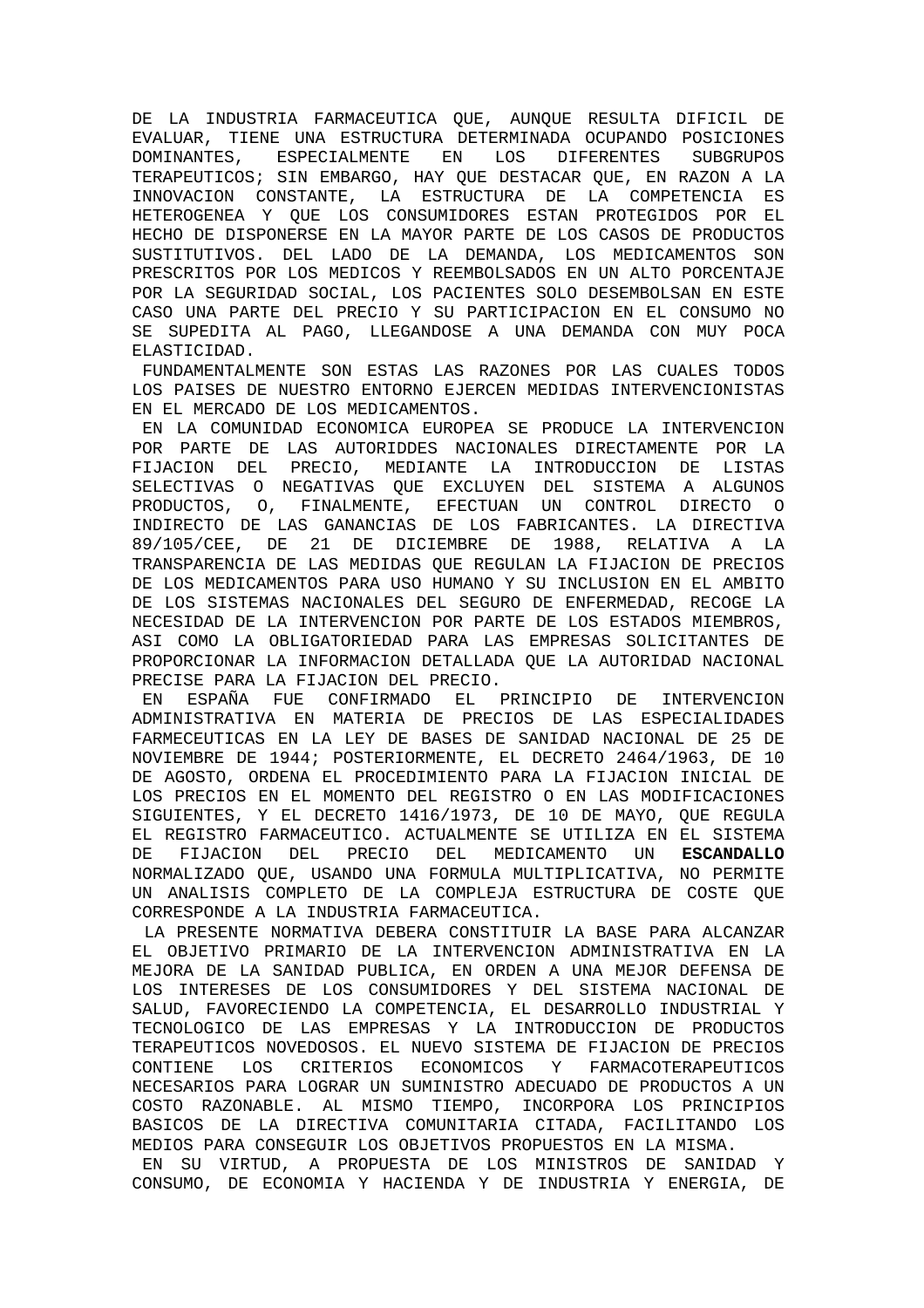ACUERDO CON EL CONSEJO DE ESTADO, PREVIA APROBACION DE LA COMISION DELEGADA DEL GOBIERNO PARA ASUNTOS ECONOMICOS, Y PREVIA DELIBERACION DEL CONSEJO DE MINISTROS EN SU SESION DEL DIA 23 DE FEBRERO DE 1990,

DISPONGO:

**ARTICULO 1. INTERVENCION PUBLICA Y AUTORIZACION PREVIA**. 1. EL PRECIO DE VENTA DE LABORATORIO O PRECIO INDUSTRIAL DE LAS ESPECIALIDADES FARMACEUTICAS ESTARA SOMETIDO A INTERVENCION Y SERA FIJADO POR EL MINISTERIO DE SANIDAD Y CONSUMO, DE ACUERDO CON LO QUE ESTABLEZCA LA COMISION DELEGADA DEL GOBIERNO PARA ASUNTOS ECONOMICOS.

 2. ESTOS PRECIOS INDUSTRIALES SERAN LIBRES EN AQUELLOS PRODUCTOS CONCRETOS, CLASES DE PRODUCTOS O GRUPOS TERAPEUTICOS QUE DETERMINE EL GOBIERNO POR EXISTIR INTERESES SANITARIOS Y SOCIALES O COMPETENCIA DE MERCADO QUE ASI LO ACONSEJE, SIN PERJUICIO DE LA INTERVENCION ADMINISTRATIVA DE CARACTER SANITARIO QUE SE CONSIDERE NECESARIA.

**ART. 2.**

 **CARACTERISTICAS DE LA AUTORIZACION**. 1. LOS PRECIOS AUTORIZADOS TENDRAN LA CONSIDERACION DE MAXIMOS. EN EL CASO DE EFECTUARSE LA COMERCIALIZACION DE UNA ESPECIALIDAD A UN PRECIO MENOR DEL AUTORIZADO, LA EMPRESA DEBERA NOTIFICARLO AL MINISTERIO DE SANIDAD Y CONSUMO, ESPECIFICANDO EL NUEVO PRECIO DE SALIDA DE LABORATORIO Y EL DE VENTA AL PUBLICO QUE LE CORRESPONDA.

2. LA AUTORIZACION PODRA FIJAR UN PLAZO DETERMINADO PARA SU VALIDEZ NO INFERIOR A UN AÑO.

 3. LA AUTORIZACION SERA REVISABLE DE OFICIO O A INSTANCIA DE PARTE CUANDO LO EXIJAN CAMBIOS EN LAS CIRCUSNTANCIAS SOCIOSANITARIAS, TECNICAS, EMPRESARIALES O PRESUPUESTARIAS.

 **ART. 3. PROCEDIMIENTO PARA LA FIJACION DE PRECIOS DE LAS ESPECIALIDADES FARMACEUTICAS DE NUEVA COMERCIALIZACION.** 1. LAS ESPECIALIDADES FARMACEUTICAS DE NUEVA COMERCIALIZACION REQUERIRAN, COMO REQUISITO IMPRESCINDIBLE LA FIJACION PREVIA DEL PRECIO DE VENTA DEL LABORATORIO, DEL CUAL, MEDIANTE LA AGREGACION DE LOS CONCEPTOS CORRESPONDIENTES A LA DISTRIBUCION, PODRA OBTENERSE EL PRECIO DE VENTA AL PUBLICO QUE NECESARIAMENTE DEBE APARECER EN EL CARTONAJE DE SU EXPEDICION.

 2. LAS EMPRESAS FABRICANTES FACILITARAN, JUNTO CON LA SOLICITUD INICIAL, LA DOCUMENTACION TECNICA CONTABLE Y FINANCIERA NECESARIA PARA LA ELABORACION DEL INFORME ECONOMICO, QUE SERVIRA DE BASE PARA LA FIJACION DEL PRECIO DEL NUEVO MEDICAMENTO. LA ADMINISTRACION PODRA EFECTUAR LAS COMPROBACIONES QUE SEAN NECESARIAS PARA LA VERIFICACION DE LA DOCUMENTACION APORTADA.

 EN EL CASO DE QUE LA EMPRESA SOLICITANTE ESTE INTEGRADA EN UN GRUPO QUE REALICE OTRAS ACTIVIDADES, ADEMAS DE LAS RELACIONADAS CON MEDICAMENTOS, O LAS DESARROLLE FUERA DE ESPAÑA, SE PODRA REQUERIR INFORMACION COMPLEMENTARIA QUE PERMITA VERIFICAR LAS TRANSACCIONES INTERNAS REALIZADAS DENTRO DEL GRUPO DE EMPRESAS Y REFERIDAS A LA ACTIVIDAD FARMACEUTICA.

 3. LOS PRECIOS DE LAS ESPECIALIDADES DE NUEVA COMERCIALIZACION SE FIJARAN TRAS LA FINALIZACION DE UN EXPEDIENTE INDIVIDUALIZADO, CUYO CONTENIDO ATENDERA NECESARIAMENTE A LOS SIGUIENTES CRITERIOS: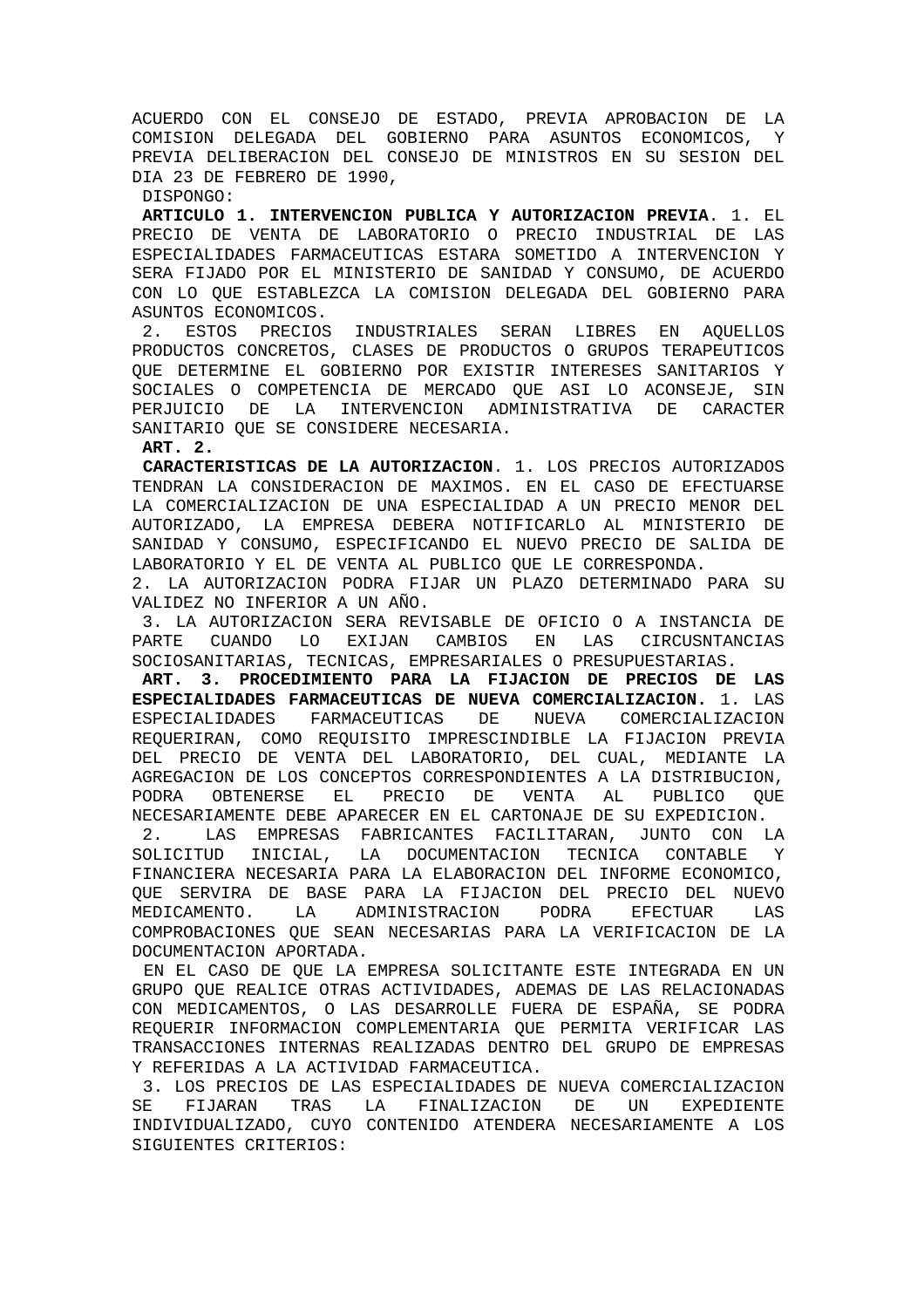EL PRECIO INDUSTRIAL DE LA ESPECIALIDAD SE FIJARA SUMANDO AL COSTE TOTAL O PRECIO DE COSTE DE LA MISMA EL PORCENTAJE CORRESPONDIENTE AL BENEFICIO EMPRESARIAL.

 EL PRECIO DE COSTE SE CALCULARA MEDIANTE LA APLICACION ANALITICA DEL **COSTE COMPLETO**, INCLUYENDO EL DE INVESTIGACION Y DESARROLLO TECNOLOGICO. EL COSTE UNITARIO ASI OBTENIDO REPRESENTA LO QUE HA SUPUESTO LA FABRICACION DEL PRODUCTO, LLEVANDO INCORPORADO LOS REPARTOS CORRESPONDIENTES A LOS GASTOS COMERCIALES Y DE ADMINISTRACION INCURRIDOS EN EL PERIODO.

 PARA EL CALCULO DEL COSTE SE TENDRAN EN CUENTA LAS SIGUIENTES VARIABLES QUE REPERCUTEN DIRECTAMENTE EN EL MISMO: NIVEL DE ACTIVIDAD, EVOLUCION DE LOS COSTES Y DE LOS VOLUMENES DE VENTA DE LA EMPRESA, ESTIMACIONES DE LAS VENTAS DE LA NUEVA ESPECIALIDAD Y LA INCIDENCIA QUE SE ORIGINE EN LOS COSTES DE ESTRUCTURA POR LA FABRICACION DEL NUEVO PRODUCTO.

 EL BENEFICIO EMPRESARIAL PARA CADA ESPECIALIDAD SE FIJARA EN UN PORCENTAJE, DETERMINADO POR UN INFORME TECNICO SOBRE LA SITUACION ECONOMICO-FINANCIERA DE LA EMPRESA. DICHO PORCENTAJE ESTARA COMPRENDIDO DENTRO DE UNA BANDA ESTABLECIDA ANUALMENTE POR LA COMISION DELEGADA DEL GOBIERNO PARA ASUNTOS ECONOMICOS, TOMANDO COMO BASE DE REFERENCIA LA SITUACION ECONOMICA DE LA INDUSTRIA FARMACEUTICA EN SU CONJUNTO Y LAS PREVISIONES COYUNTURALES DE POLITICA ECONOMICA.

 AL OBJETO DE QUE EL PRECIO INDUSTRIAL CALCULADO SEA CONGRUENTE CON RESPECTO A SUS SIMILARES EN EL MERCADO, ACTUARAN COMO CORRECTORES DENTRO DE LA BANDA DE RENTABILIDAD ESTABLECIDA LA UTILIDAD TERAPEUTICA QUE APORTA EL NUEVO PRODUCTO, COMPROBADA CIENTIFICAMENTE, JUNTO CON EL CRITERIO DE PROPORCIONALIDAD QUE IMPIDA QUE EL COSTE DEL TRATAMIENTO SEA DESPROPORCIONADO RESPECTO A OTRAS ALTERNATIVAS.

 MEDIANTE LA APLICACION GENERAL DE ESTOS CRITERIOS, SE EVITARAN COSTES, NO JUSTIFICADOS O INNECESARIOS, TALES COMO LOS QUE DERIVEN DE SOBREVALORACION POR ENCIMA DE LOS PRECIOS DE MERCADO DE SUSTANCIAS ACTIVAS, DE PAGOS EXCESIVOS POR LICENCIA DE MARCAS O TECNOLOGIA O DE GASTOS DE PROMOCION O PUBLICIDAD NO ADECUADOS A LAS CARACTERISTICAS DEL PRODUCTO, ASI COMO AQUELLOS GASTOS NO NECESARIOS PARA EL DESARROLLO DE LA ACTIVIDAD NORMAL DE LA EMPRESA, DE MODO QUE EL PRECIO FINAL DEL MEDICAMENTO SEA CALCULADO EN FUNCION DE SU COSTE REAL, DE MANERA OBJETIVA Y TRANSPARENTE.

 4. FINALIZADO EL PROCESO DE FIJACION DEL PRECIO, MEDIANTE LA APLICACION DE LOS CRITERIOS RESEÑADOS EN LOS APARTADOS ANTERIORES DE ESTE ARTICULO, EL MINISTERIO DE SANIDAD Y CONSUMO COMUNICARA A LA EMPRESA SOLICITANTE EL PRECIO DE VENTA DE LABORATORIO, ASI COMO EL PRECIO DE VENTA AL PUBLICO, A QUE PUEDA SER COMERCIALIZADA LA ESPECIALIDAD. DICHA COMUNICACION DEBERA HACERSE EN EL TERMINO DE NOVENTA DIAS, A CONTAR DESDE LA RECEPCION DE LA SOLICITUD.

 ESTE PLAZO SERA AMPLIADO EN OTROS NOVENTA DIAS CUANDO SE REQUIERA UNA DOCUMENTACION COMPLEMENTARIA A LA INICIALMENTE PRESENTADA. UNA VEZ TRANSCURRIDOS DICHOS PLAZOS SIN QUE SE CURSE LA COMUNICACION, LA EMPRESA PODRA COMERCIALIZAR EL PRODUCTO AL PRECIO SOLICITADO.

 EN EL CASO DE NO PERMITIRSE LA COMERCIALIZACION AL PRECIO PROPUESTO POR EL SOLICITANTE, LA DECISION DEBERA BASARSE EN MOTIVOS OBJETIVOS Y COMPROBABLES, DEBIENDO INFORMARSE AL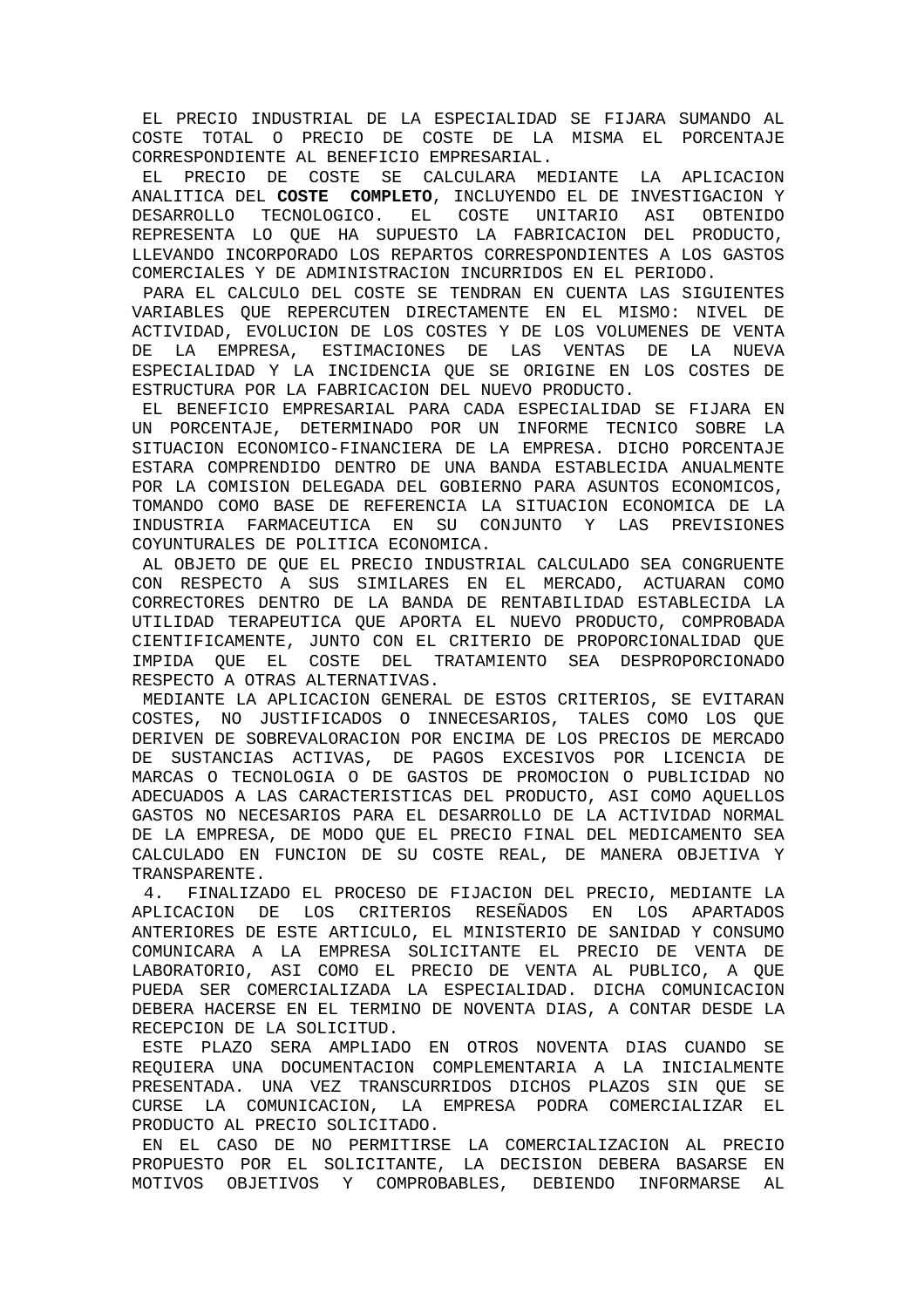SOLICITANTE DE LOS RECURSOS QUE PROCEDAN Y DE LOS PLAZOS PARA INTERPONERLOS.

 LA COMISION DELEGADA DEL GOBIERNO PARA ASUNTOS ECONOMICOS, A PROPUESTA DE LOS MINISTERIOS DE SANIDAD Y CONSUMO, DE ECONOMIA Y HACIENDA Y DE INDUSTRIA Y ENERGIA, APROBARA CUALQUIER ASPECTO RELATIVO A LA INTERVENCION DE LOS PRECIOS DE LOS MEDICAMENTOS, PUDIENDO LIMITAR LA CUANTIA DE LOS GASTOS AFECTADOS AL COSTE DEL PRODUCTO POR LOS CONCEPTOS DE INVESTIGACION Y DESARROLLO Y POR PROMOCION Y PUBLICIDAD, CORRESPONDIENDO AL MINISTERIO DE SANIDAD Y CONSUMO EL DESARROLLO NORMATIVO Y SU APLICACION PRACTICA.

 ESTE MINISTERIO REMITIRA ANUALMENTE A LA COMISION DELEGADA DEL GOBIERNO PARA ASUNTOS ECONOMICOS UNA MEMORIA RELATIVA A SUS ACTUACIONES EN ESTE CAMPO, ASI COMO UN INFORME SOBRE LA EVOLUCION DEL GASTO PUBLICO EN PRESTACIONES FARMACEUTICAS DE LA SEGURIDAD SOCIAL.

 EN TODOS LOS ASPECTOS QUE DEBAN SER SOMETIDOS A LA COMISION DELEGADA DEL GOBIERNO PARA ASUNTOS ECONOMICOS, SU TRAMITE SE EFECTUARA PREVIO INFORME DE LA JUNTA SUPERIOR DE PRECIOS.

**ART. 4. REVISION INDIVIDUALIZADA DE PRECIOS DE ESPECIALIDADES FARMACEUTICAS COMERCIALIZADAS.** 1. EL MINISTERIO DE SANIDAD Y CONSUMO, DE OFICIO O A INSTANCIA DE PARTE, PODRA REVISAR DE FORMA INDIVIDUALIZADA LOS PRECIOS DE LOS PRODUCTOS YA COMERCIALIZADOS, CON ARREGLO A LOS REQUISITOS FIJADOS POR EL GOBIERNO.

 2. JUNTO CON LA SOLICITUD FORMULADA POR LA EMPRESA FABRICANTE SE APORTARA LA MISMA DOCUMENTACION REQUERIDA PARA LA FIJACION DEL PRECIO DE LAS ESPECIALIDADES FARMACEUTICAS DE NUEVA COMERCIALIZACION, LA CUAL PODRA SOMETERSE A LA COMPROBACION CORRESPONDINETE. ASIMISMO, SE INCLUIRA UNA EXPLICACION DETALLADA DE LAS CIRCUNSTANCIAS SOBREVENIDAS DESDE QUE SE FIJO EL PRECIO DE LA ESPECIALIDAD POR ULTIMA VEZ, QUE, EN SU OPINION, JUSTIFIQUE EL AUMENTO DE PRECIO SOLICITADO.

 3. PARA LA TRAMITACION DEL EXPEDIENTE DE AUMENTO DEL PRECIO DE LA ESPECIALIDAD SE APLICARA EL PROCEDIMIENTO Y LOS CRITERIOS A QUE SE REFIERE EL ARTICULO 3. DE ESTA DISPOSICION.

 4. EL MINISTERIO DE SANIDAD Y CONSUMO COMUNICARA AL SOLICITANTE LA DECISION ADOPTADA EN EL PLAZO DE NOVENTA DIAS, A CONTAR DESDE LA RECEPCION DE LA SOLICITUD. CUANDO LA DOCUMENTACION INICIALMENTE ENTREGADA SE CONSIDERE INSUFICIENTE, SERA REQUERIDO PARA QUE APORTE INFORMACION COMPLEMENTARIA, ESTABLECIENDOSE UN NUEVO PLAZO DE NOVENTA DIAS, A CONTAR DESDE LA RECEPCION DE LA MISMA, PARA QUE FINALICE EL EXPEDIENTE DE REVISION SOLICITADO. CUANDO EL NUMERO DE SOLICITUDES SEA ELEVADO, EL PLAZO PODRA SER AMPLIADO EN SESENTA DIAS MAS, COMUNICANDOSE TAL CIRCUNSTANCIA AL INTERESADO.

 UNA VEZ TRANSCURRIDOS LOS PLAZOS MENCIONADOS SIN QUE SE HAYA RESUELTO EL EXPEDIENTE, EL SOLICITANTE PODRA APLICAR AL PRECIO EL INCREMENTO PROPUESTO.

 EN EL CASO DE NO AUTORIZARSE LA TOTALIDAD O PARTE DEL INCREMENTO DEL PRECIO SOLICITADO, LA DECISION DEBERA BASARSE EN CRITERIOS OBJETIVOS Y COMPROBABLES, DEBIENDO INFORMARSE AL SOLICITANTE DE LOS RECURSOS QUE PROCEDAN Y DE LOS PLAZOS PARA INTERPONERLOS.

**ART. 5. REVISIONES COYUNTURALES DE PRECIOS.** LAS REVISIONES COYUNTURALES DE LOS PRECIOS DE LOS PRODUCTOS YA COMERCIALIZADOS